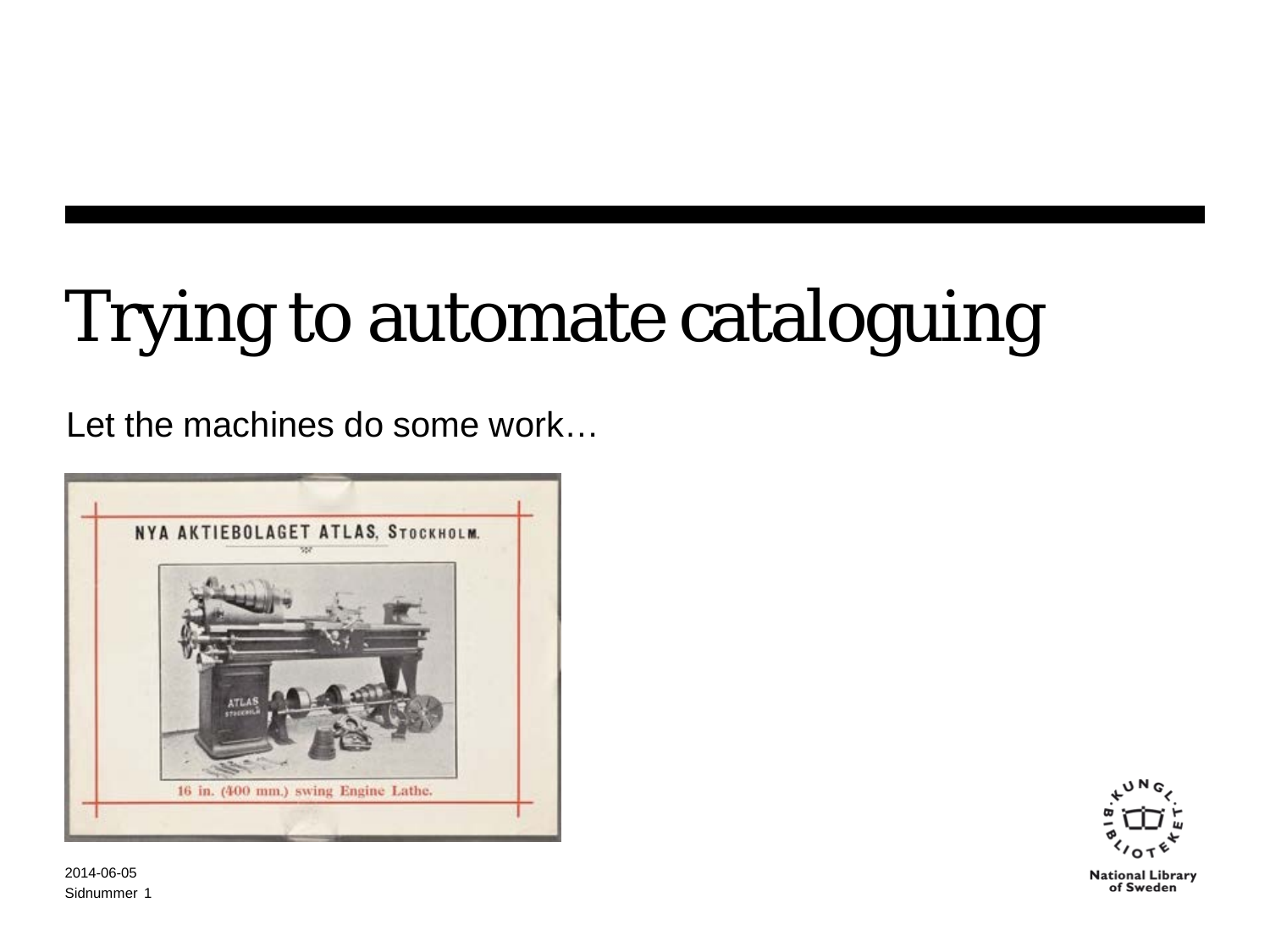### Content

Making catalogue records for digitised material

- The problem
- The solution our (one of many)
	- –XML (Extensible Markup Language)
	- –XSLT (Extensible Stylesheet Language Transformation)
	- The two record model
	- Libris- and ReginaID (identifiers)

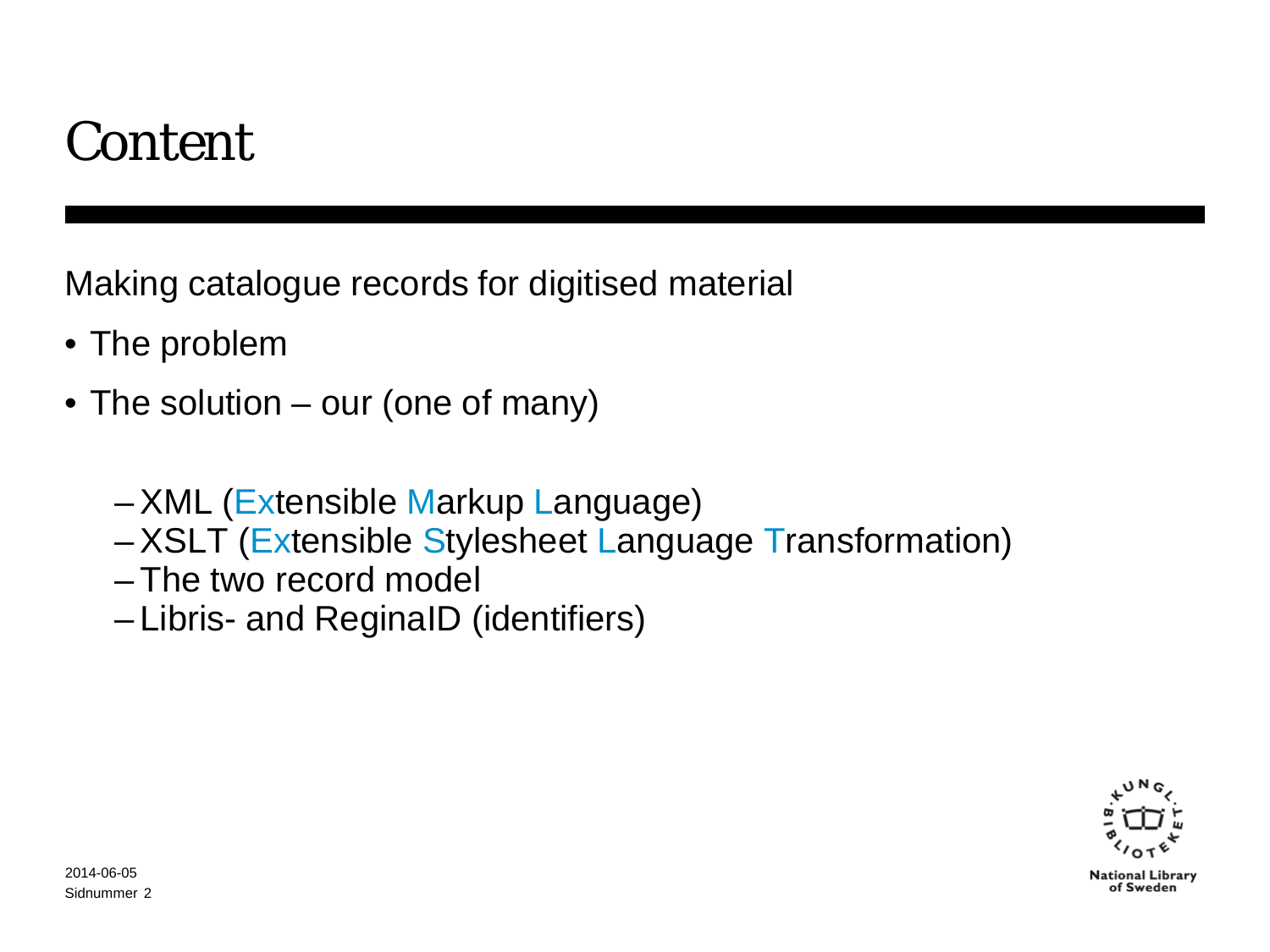# The problem

When you digitise, you need to update the MARC records in the catalogues

How to catalogue digitised material?

- One record attach the digitised version to original record
- Two records make a new record for digitised version
	- + Easy to export to other systems
	- + The record only describe the digitised manifestation
	- Quite a lot of work for cataloguers

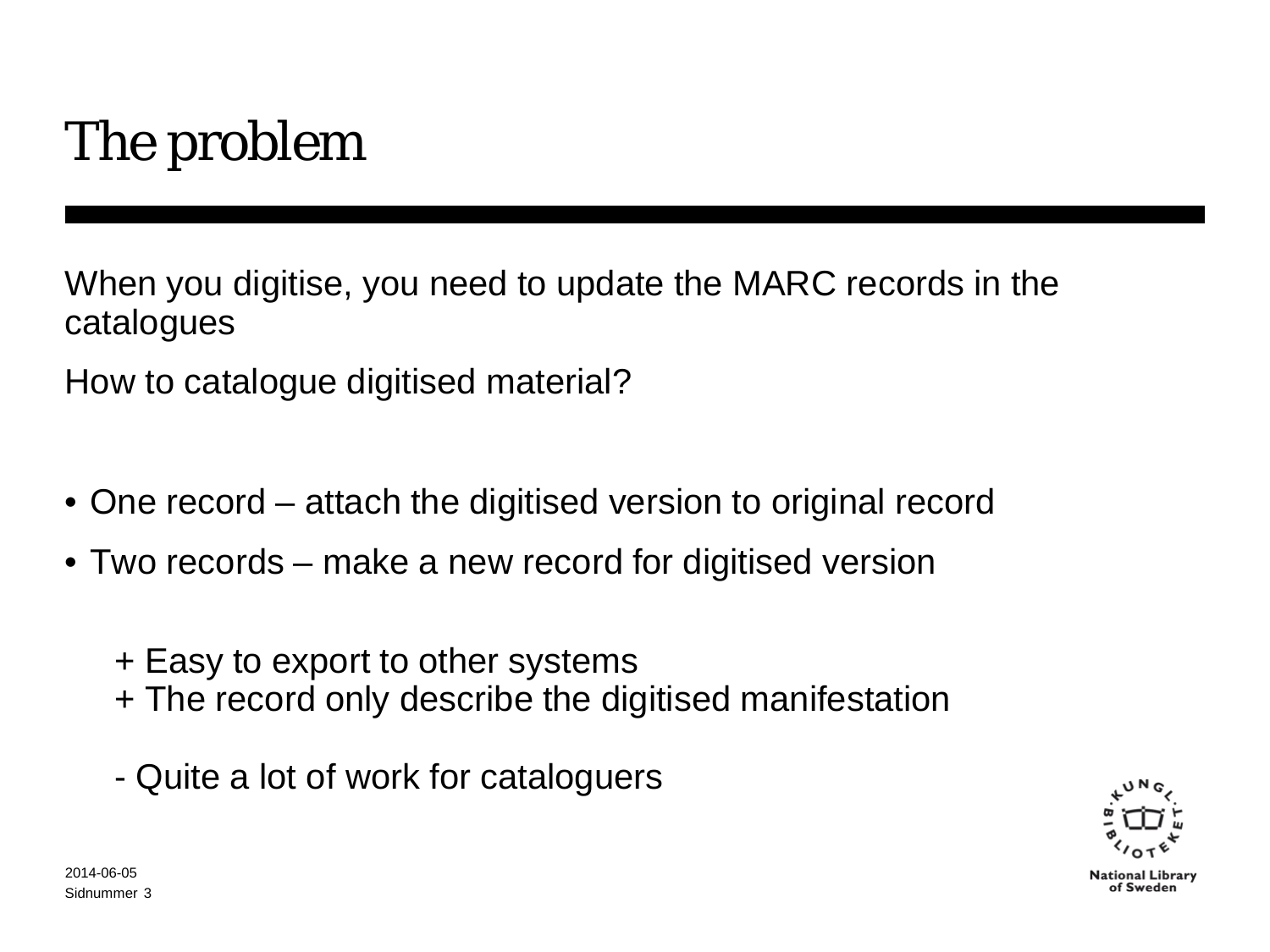### Two record model – what does it look like

|                        | LIBRIS <sup>®</sup>                                                                                                                                                                                         |                                                 |                |                     |                                 | HELP   PÅ SVENSKA   PREFERENCE       |
|------------------------|-------------------------------------------------------------------------------------------------------------------------------------------------------------------------------------------------------------|-------------------------------------------------|----------------|---------------------|---------------------------------|--------------------------------------|
| <b>Start</b>           | <b>Extended search</b>                                                                                                                                                                                      | Index A-0                                       | <b>Boolean</b> | <b>Subdatabases</b> |                                 |                                      |
| olja i rör             |                                                                                                                                                                                                             |                                                 |                |                     | Search                          | <b>My libraries</b>                  |
|                        | Search: olja i rör                                                                                                                                                                                          |                                                 |                |                     |                                 | $\Box -$                             |
|                        | Result 1-2 of 2<br>Sort by: relevancy                                                                                                                                                                       | $\left  \mathbf{v} \right $<br>Group by:   none | ∼∣             |                     | Hits per page: $ 10 $ $\bullet$ | $n -$                                |
| ı<br><b>Oliville H</b> | 1968 års utredning om rörtransport av olja och gas<br>Olja i rör: delbetänkande / avgivet av 1968 års utredning om<br>rörtransport av olja och gas<br>1970<br>■ Book                                        |                                                 |                |                     |                                 | 20 libraries                         |
| 2.<br><b>Qialrity</b>  | 1968 års utredning om rörtransport av olja och gas<br>Olja i rör [Elektronisk resurs] : delbetänkande / avgivet av<br>1968 års utredning om rörtransport av olja och gas<br>1970<br><b>Book (digitized)</b> |                                                 |                |                     |                                 | 1 library<br>$\rightarrow$ Read full |

Sidnummer 42014-06-05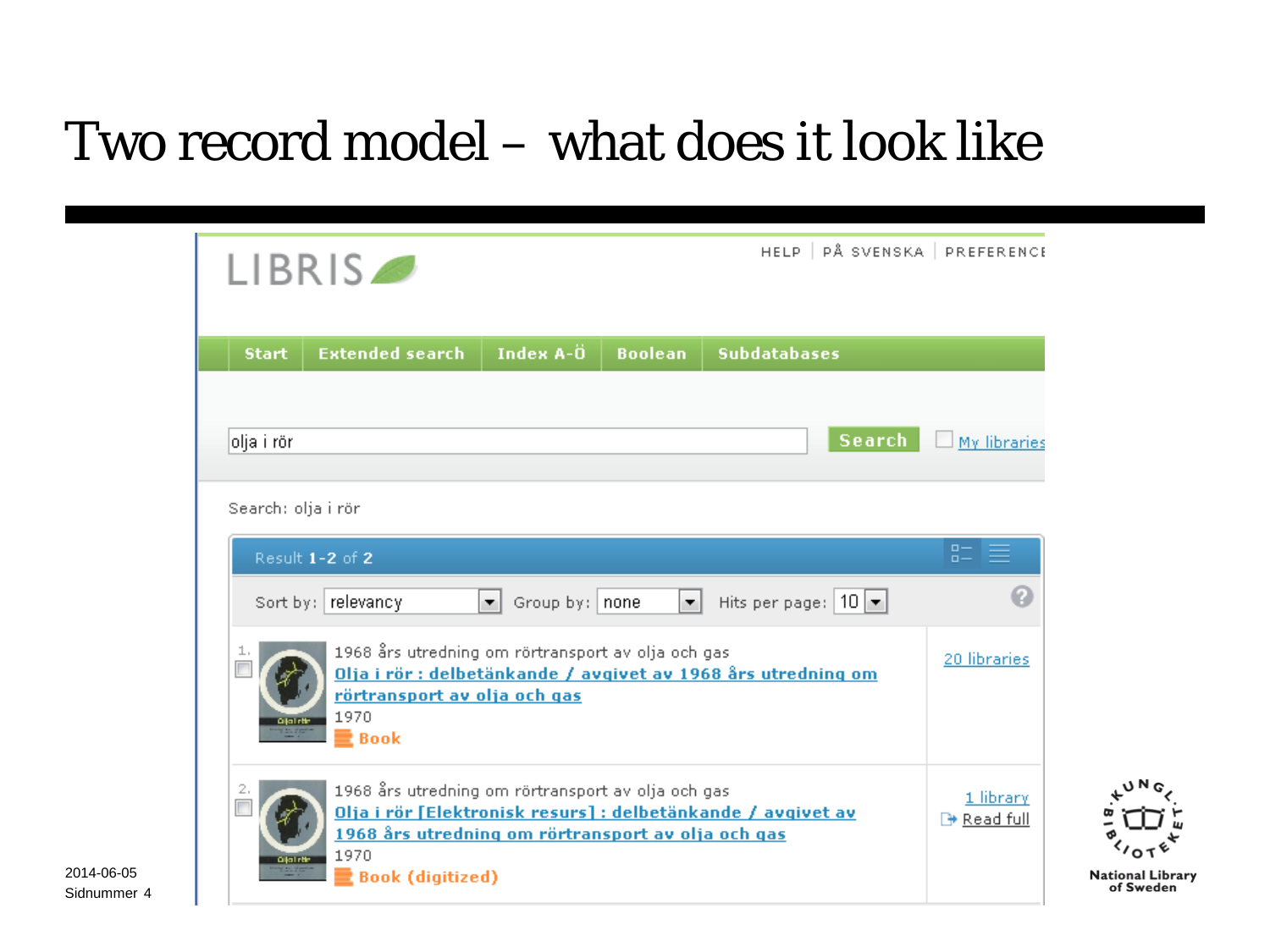### Two record model-printed

- 020416s1893 sw a 000 0 swe c
- a S
- a A. J. G. Bissmarck & c:o
- a Gasglödljus
- a Göteborg c 1893
- a 1 bl.
- a Lampor v Affärstryck
- 5 S a Vardagstryck
- 5 S b S h Vardagstryck j Affärstryck 1800-tal 8:o Bissmarck

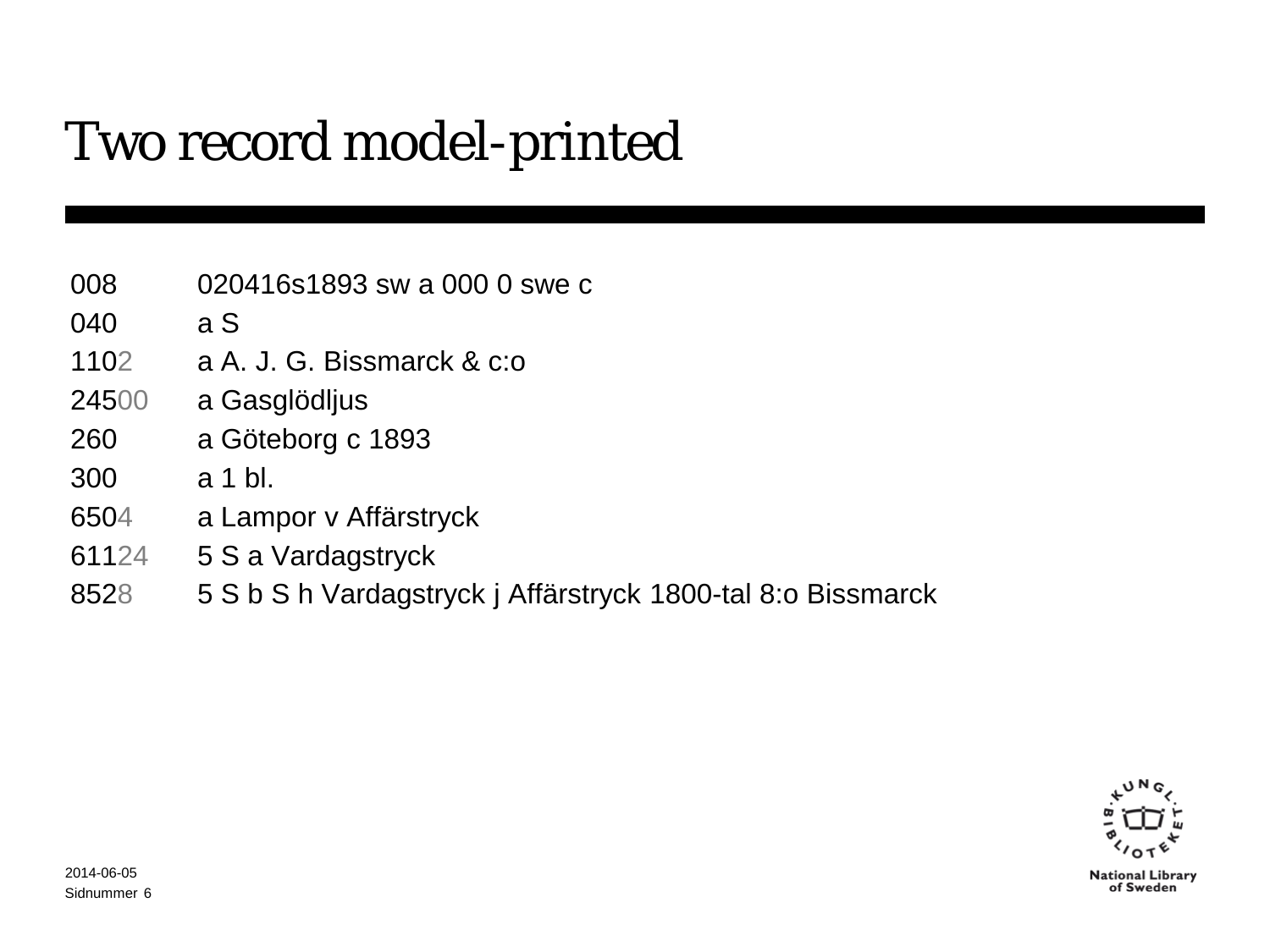### Two record model-digital

Sidnummer 7

| 007        | cr                                                                |                  |
|------------|-------------------------------------------------------------------|------------------|
| 008        | 020416s1893 sw a o 000 0 swe c                                    |                  |
| 040        | a S                                                               |                  |
| 042        | 9 DIGI 9 SVDA                                                     |                  |
| 1102       | a A. J. G. Bissmarck & c:o                                        |                  |
| 24500      | a Gasglödljus h [Elektronisk resurs]                              |                  |
| 260        | a Göteborg c 1893                                                 |                  |
| 300        | a 1 bl.                                                           |                  |
| 533        | a Digitalt faksimil b Stockholm c Kungliga biblioteket d 2012     |                  |
| 6504       | a Lampor v Affärstryck                                            |                  |
| 61124      | 5 S a Vardagstryck                                                |                  |
| 77608      | <i>i</i> Originalversion t Gasglödljus w 8415694                  |                  |
| 8528       | 5 S b S z Digitaliserat exemplar z Fritt tillgänglig via internet |                  |
| 85640      | u http://urn.kb.se/resolve?urn=urn:nmn:se:kb:vardagstryck-8415694 |                  |
|            | z Fritt tillgänglig via Kungl. biblioteket                        | υN.              |
| 85642      | u http://weburn.kb.se/tumnagel.jpg z Titelsida x digipic          |                  |
| 2014-06-05 |                                                                   | National Librarv |

**National Library** of Sweden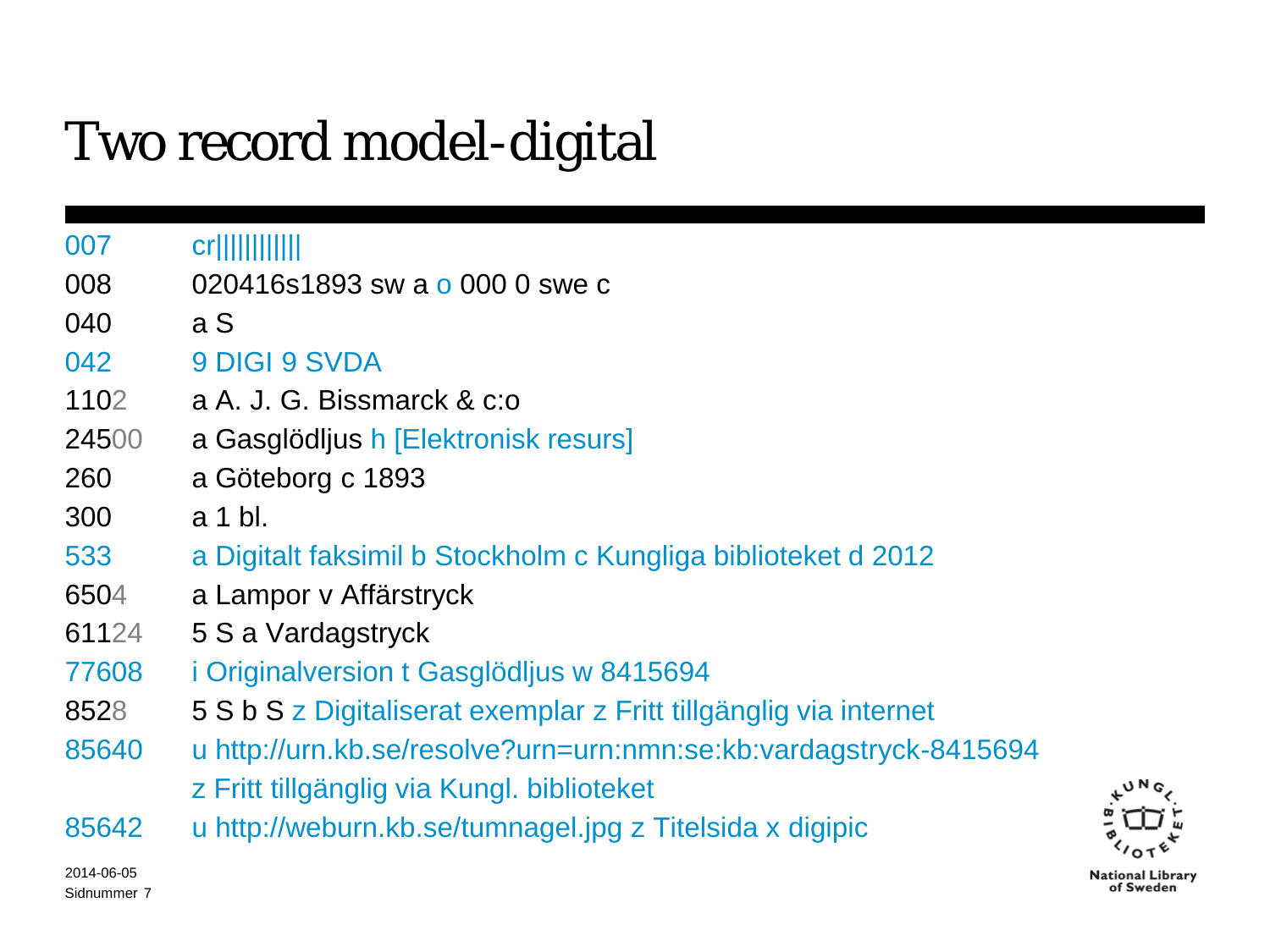### Two record model-printed (updated)

- 020416s1893 sw a 000 0 swe c
- a S
- a A. J. G. Bissmarck & c:o
- a Gasglödljus
- a Göteborg c 1893
- a 1 bl.
- a Lampor v Affärstryck
- 5 S a Vardagstryck
- i Digitaliserad version t Gasglödljus w 14800729
- 5 S b Sh Vardagstryck j Affärstryck 1800-tal 8:o Bissmarck

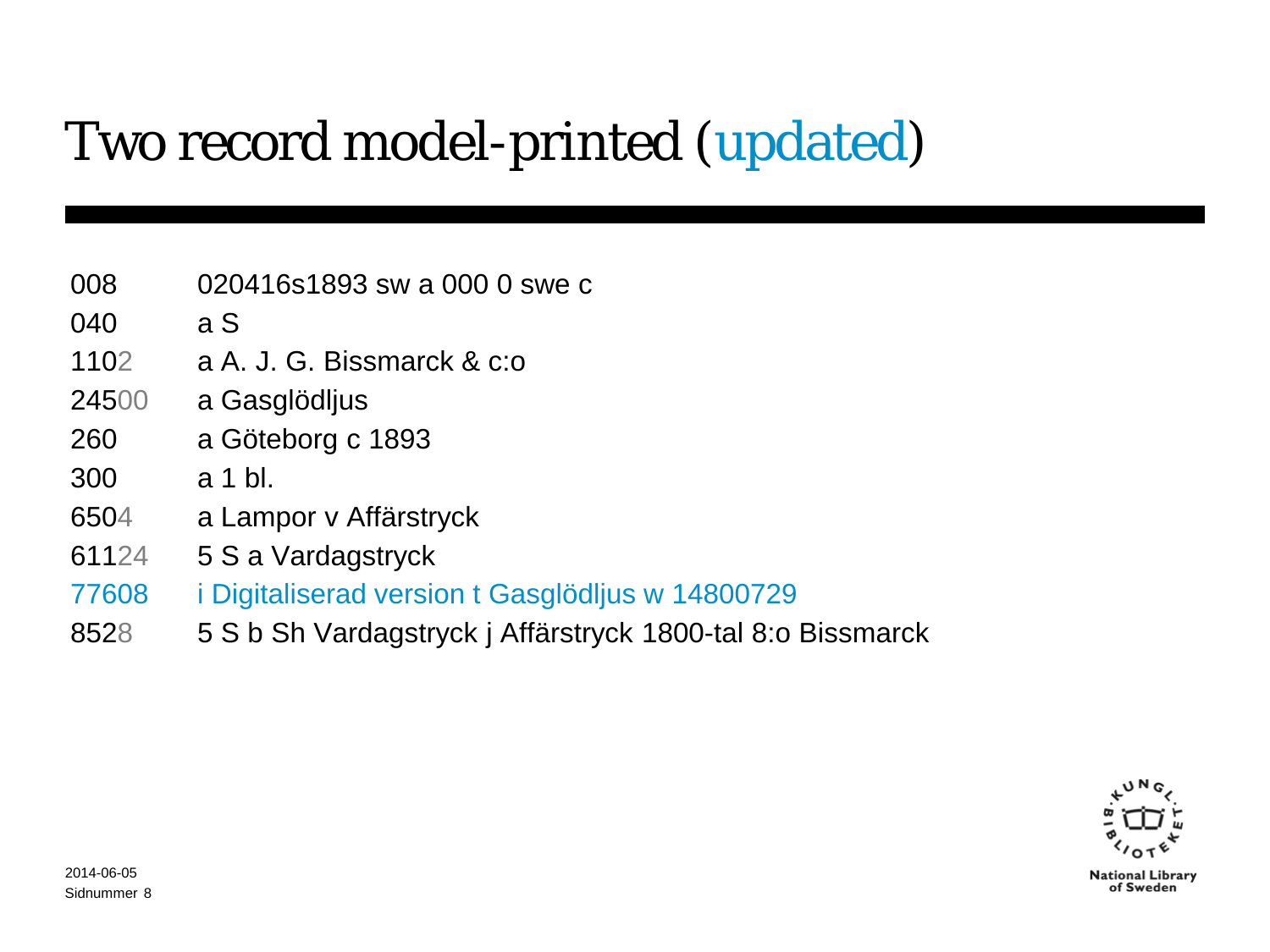### This takes time!





Sidnummer 92014-06-05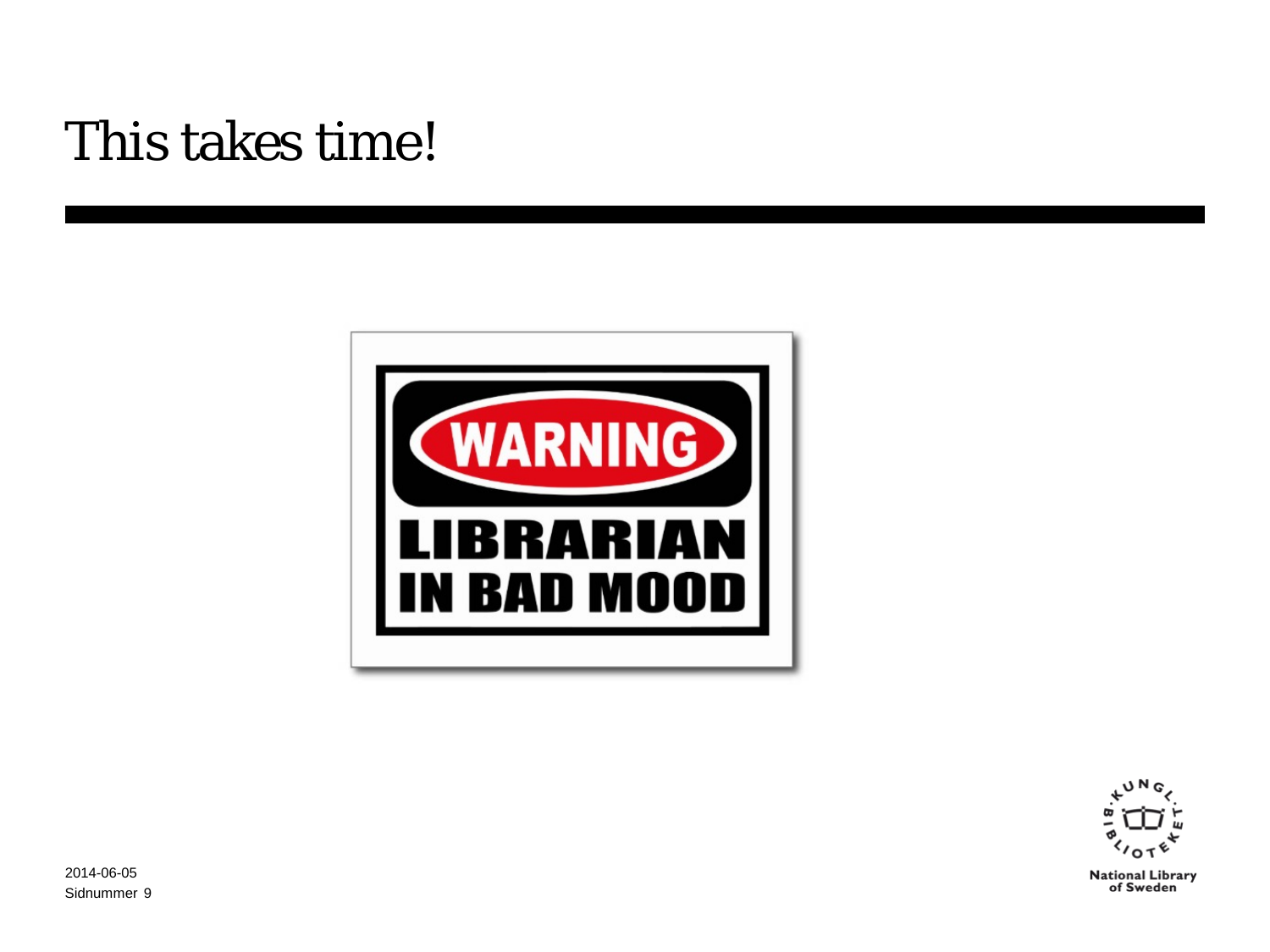### The solution

…..Work in progress



Sidnummer 102014-06-05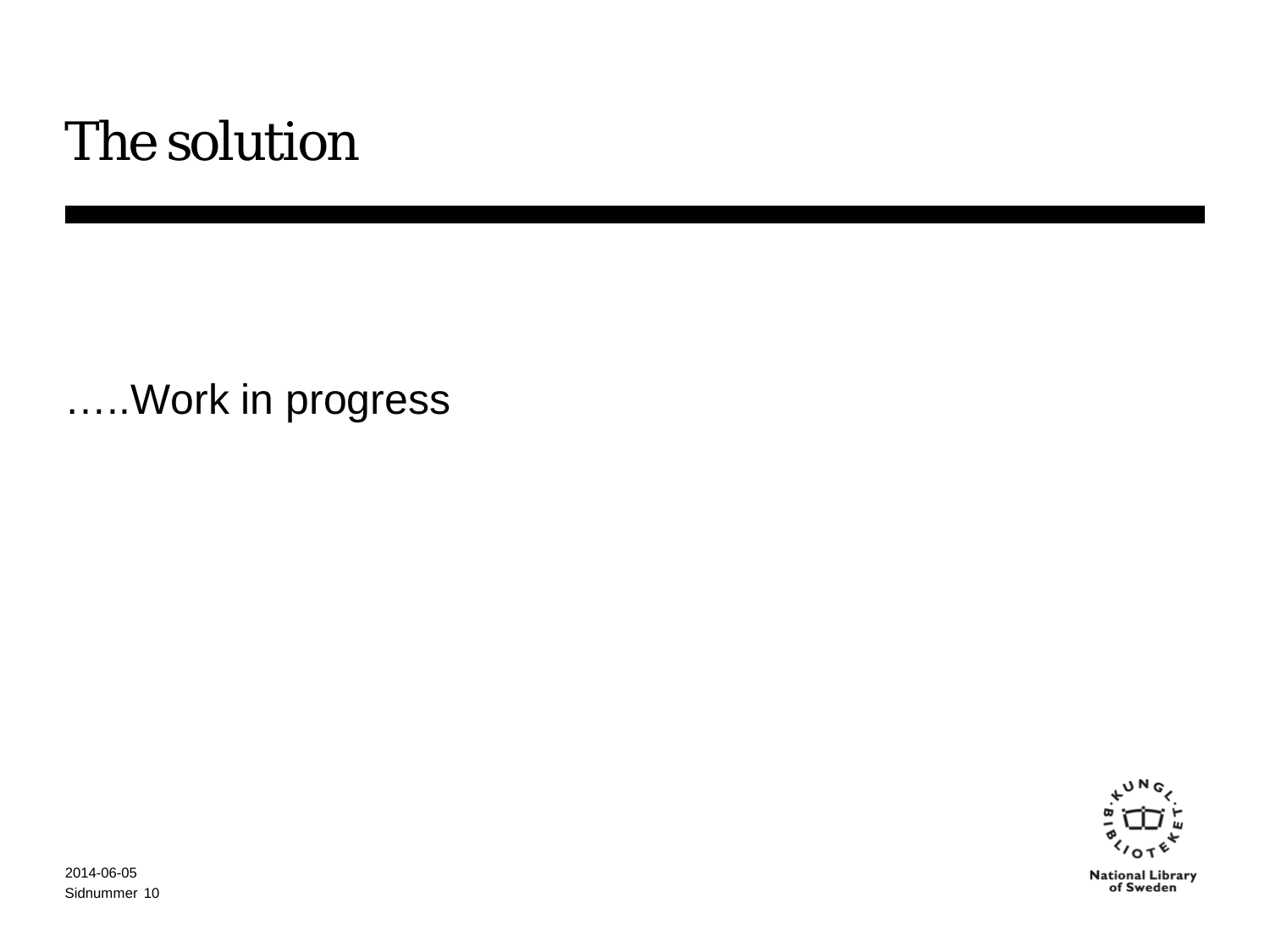### Cumulus – digital asset manager

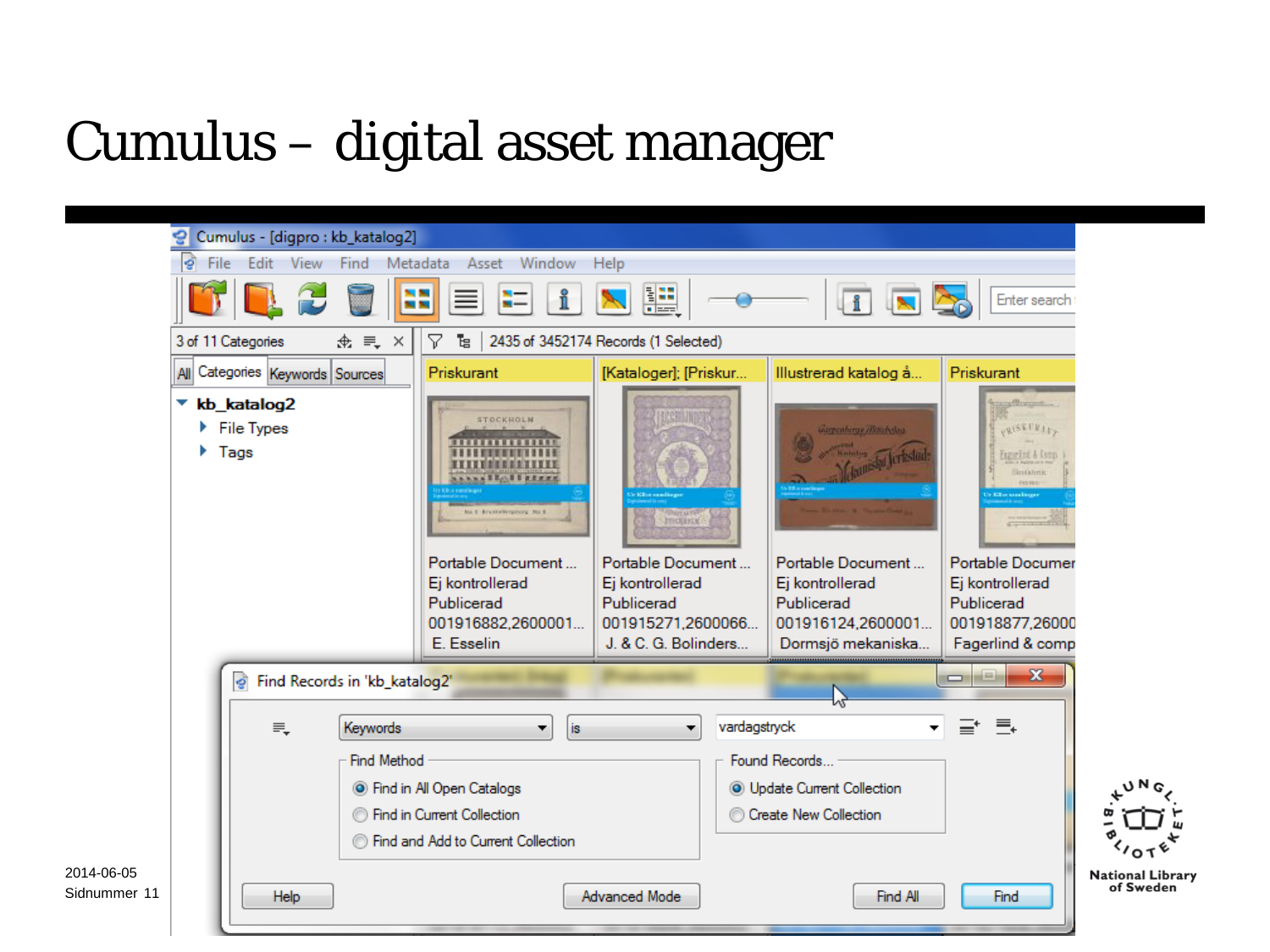### Cumulus





Sidnummer 122014-06-05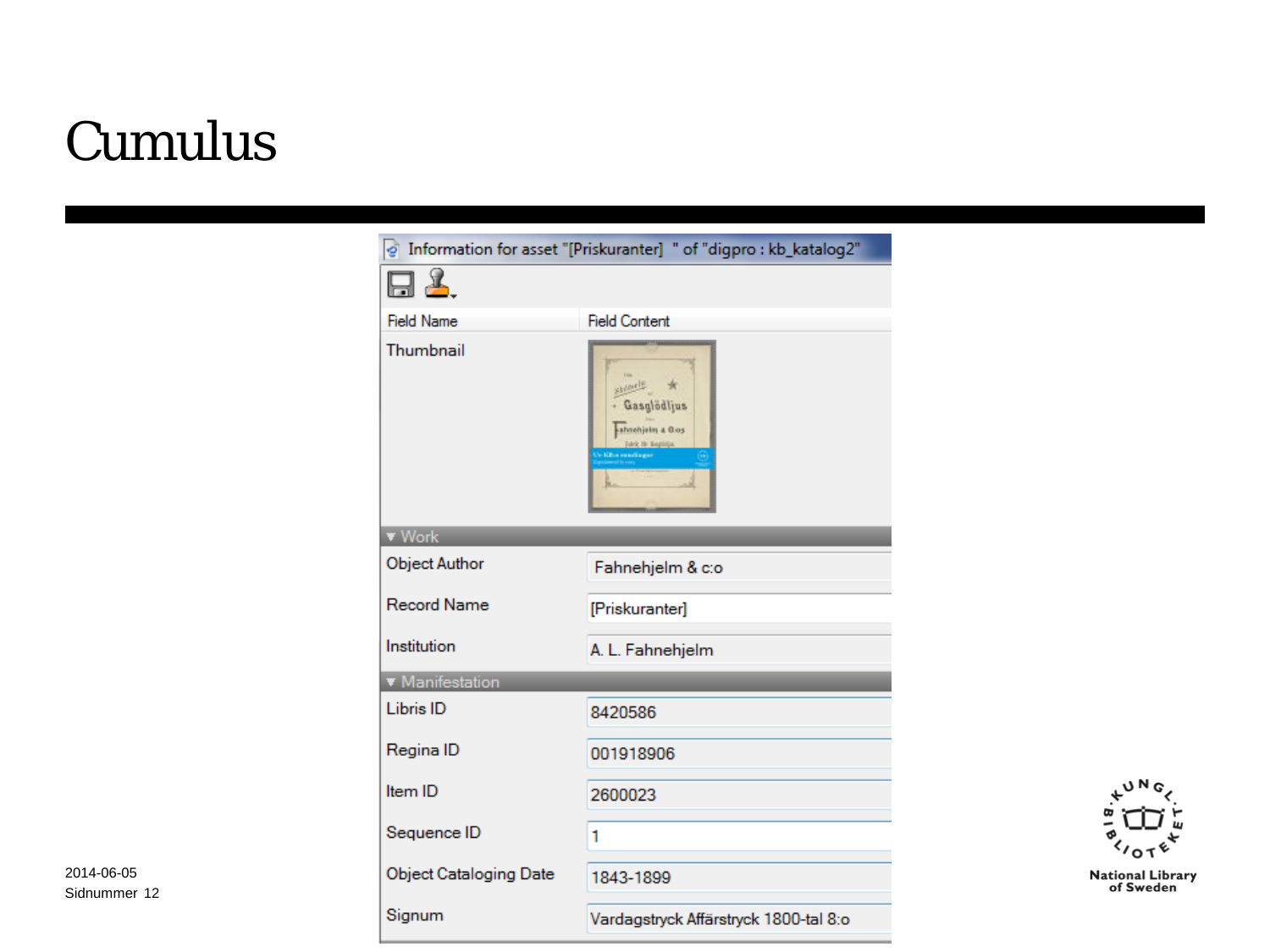### Digitising work flow – production system



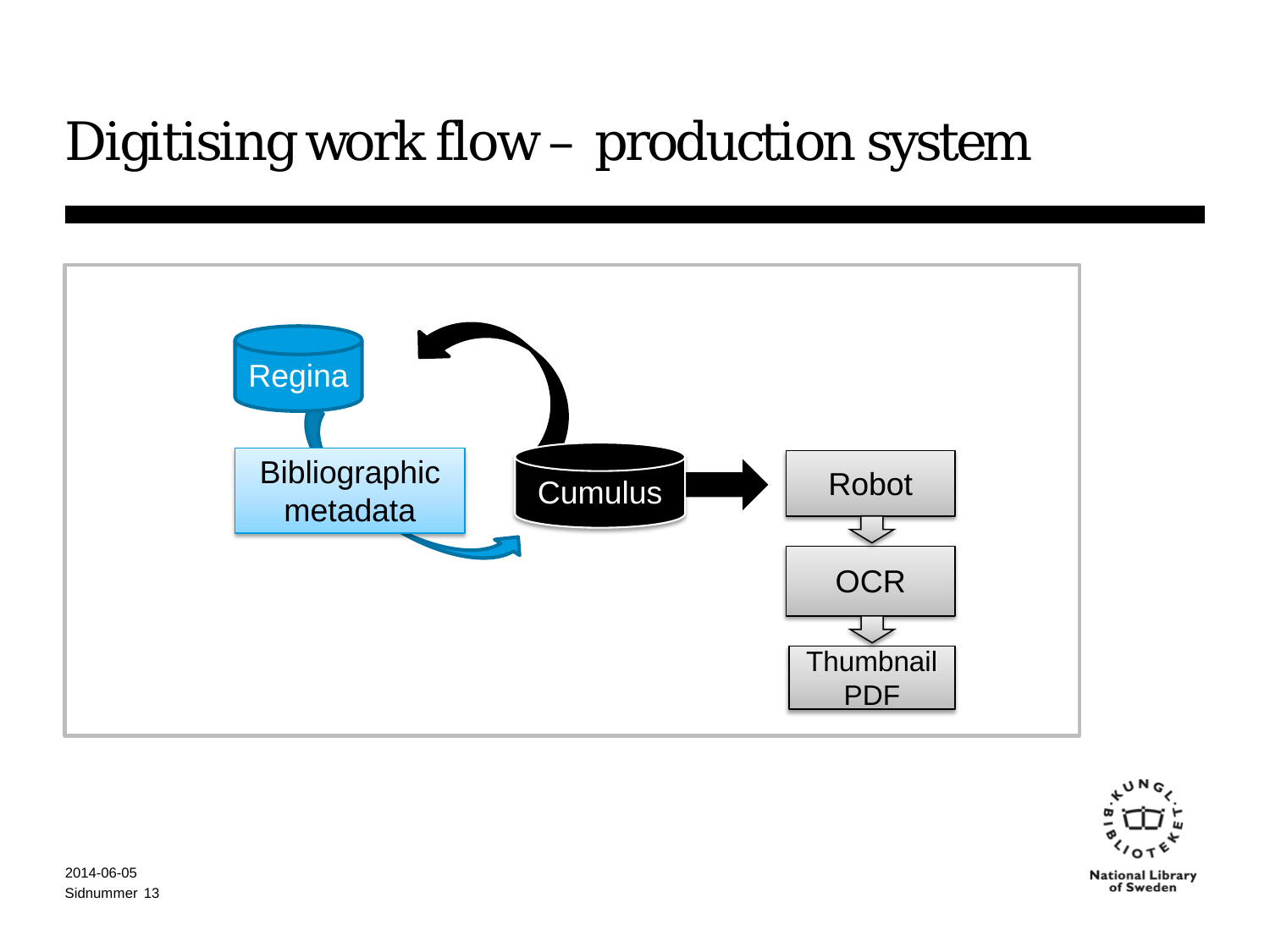### Cumulus – export metadata

• Find the material you want to work with

| l gì | Find Records in 'kb_katalog2'                    |                                    | x<br>$\Box$ |
|------|--------------------------------------------------|------------------------------------|-------------|
| ₹    | Keywords<br>is                                   | vardagstryck                       | ⊒* ≣÷       |
|      | - Find Method                                    | Found Records                      |             |
|      | <b>O</b> Find in All Open Catalogs               | <b>O</b> Update Current Collection |             |
|      | <b>Second</b> in Current Collection              | Create New Collection              |             |
|      | <b>Second</b> Find and Add to Current Collection |                                    |             |
|      |                                                  |                                    |             |
| Help | Advanced Mode                                    | Find All                           | Find        |
|      |                                                  |                                    |             |

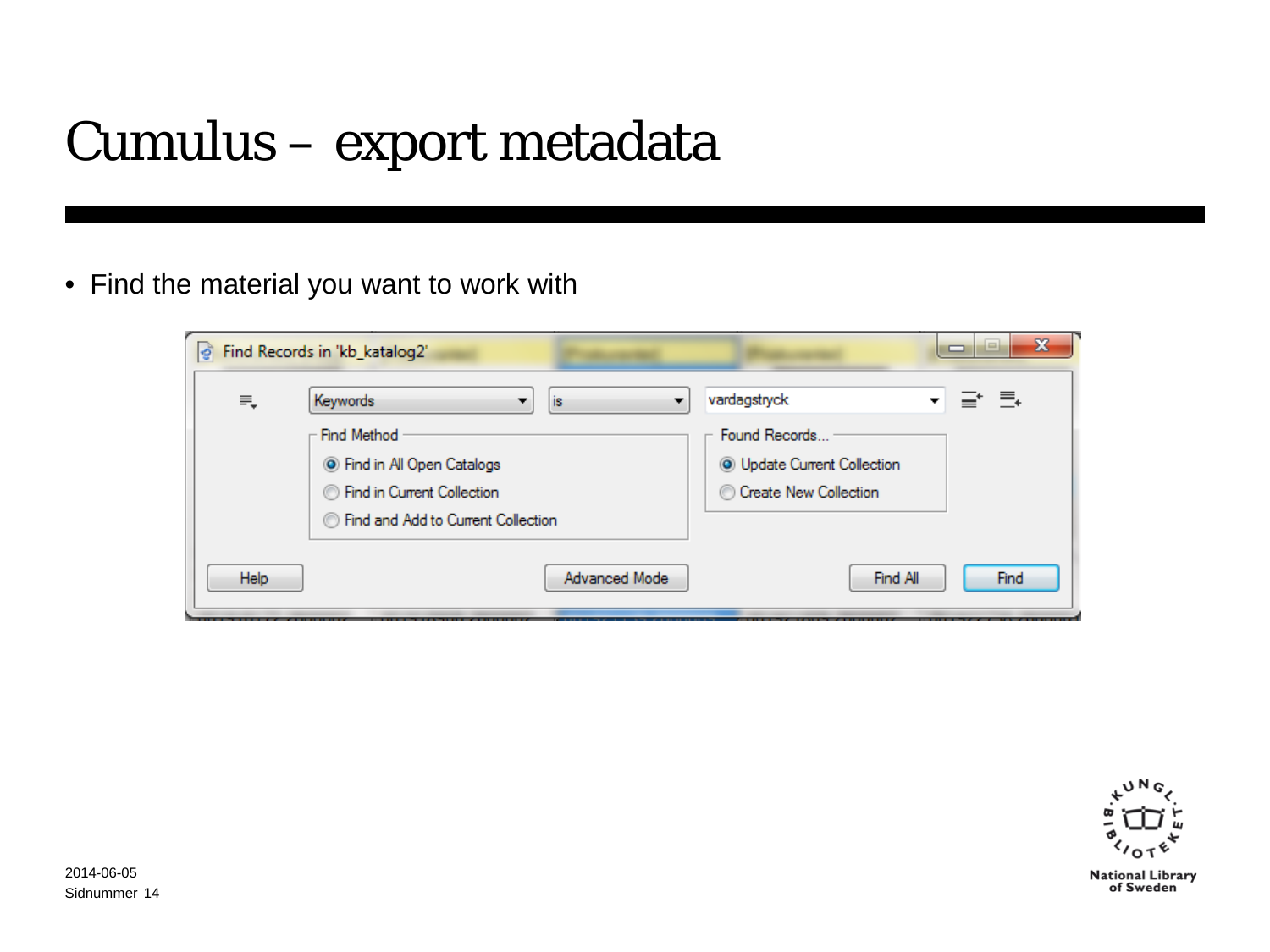### Cumulus – exportera metadata



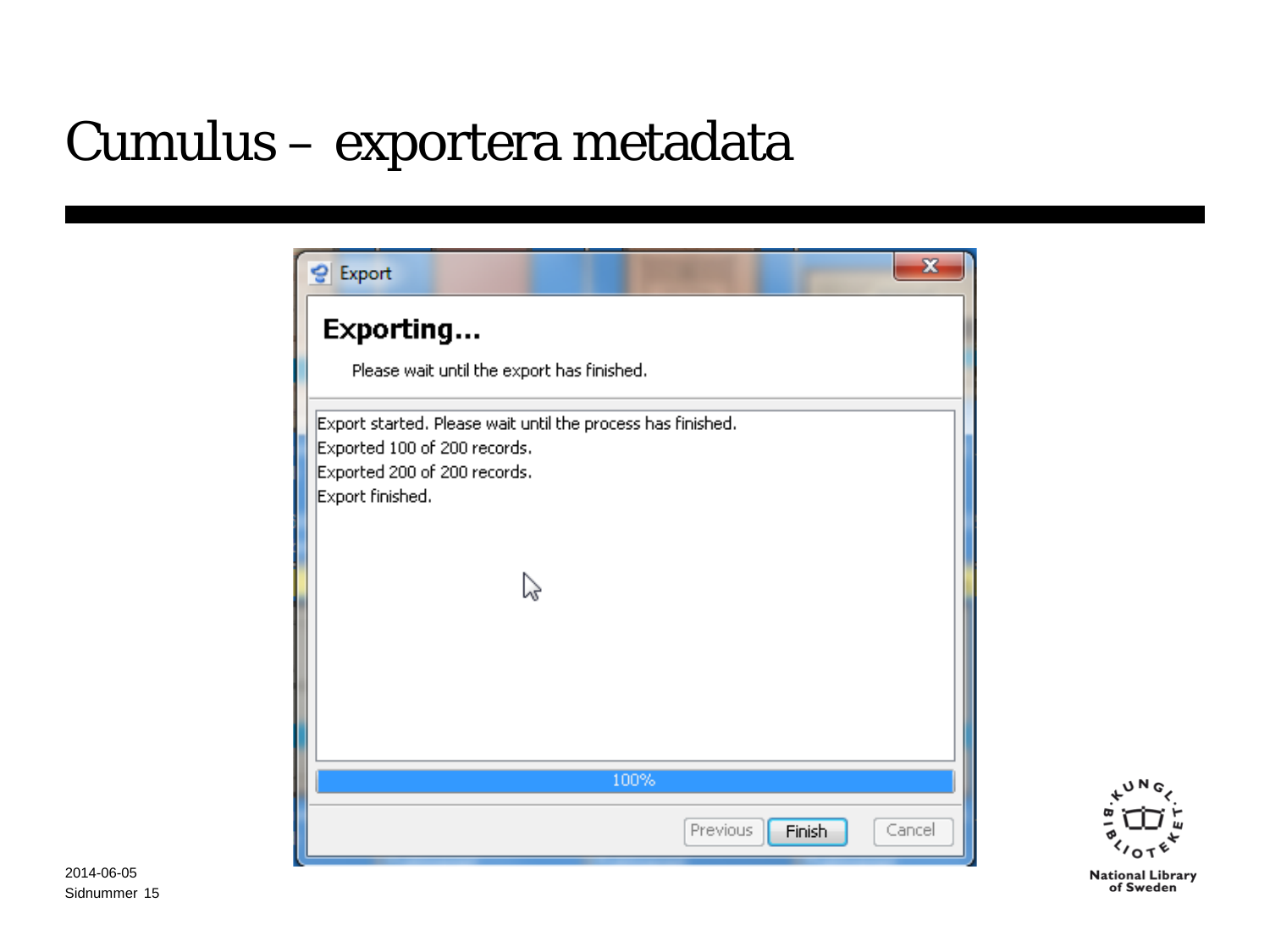### XML from Cumulus – the key



#### XML

<ns:FieldValue uid="{cc6ab599-d75a-414a-bd23-6edeaf06e6e7}">617027</ns:FieldValue> <ns:FieldValue uid="{af4b2e24-5f6a-11d2-8f20-0000c0e166dc}">2012-05-21 02:53:18</ns:FieldValue> <ns:FieldValue uid="{05f6f3f0-833a-45a0-ade4-8e48542f37ef}">823</ns:FieldValue> <ns:FieldValue uid="{98a69fb0-2c22-4d4a-98f0-6f59d85d3f30}">000213513,1,p,1.pdf</ns:FieldValue> <ns:FieldValue uid="{16412fac-3e25-4847-8307-33d792b75d4f}">1965 ; </ns:FieldValue> <ns:FieldValue uid="{af4b2e6a-5f6a-11d2-8f20-0000c0e166dc}">bildarkiv-webb</ns:FieldValue> <ns:FieldValue uid="{97fda265-3e87-49de-83a1-6b6eb3686544}">1</ns:FieldValue> <ns:FieldValue uid="{af4b2e06-5f6a-11d2-8f20-0000c0e166dc}" displayValue="2012-05-21T08:53:18+02: <ns:FieldValue uid="{1766e88e-50c6-499c-8569-6b863aa1c52f}">Kontrollerad</ns:FieldValue> <ns:FieldValue uid="{af4b2e0c-5f6a-11d2-8f20-0000c0e166dc}"> <ns:CategoryValue>\$Categories:File Types:pdf</ns:CategoryValue> <ns:CategoryValue>\$Categories:Tags:digital produktion</ns:CategoryValue> </ns:FieldValue> <ns:FieldValue uid="{af4b2e00-5f6a-11d2-8f20-0000c0e166dc}">Godtrosförvärv av lösöre : betänkande

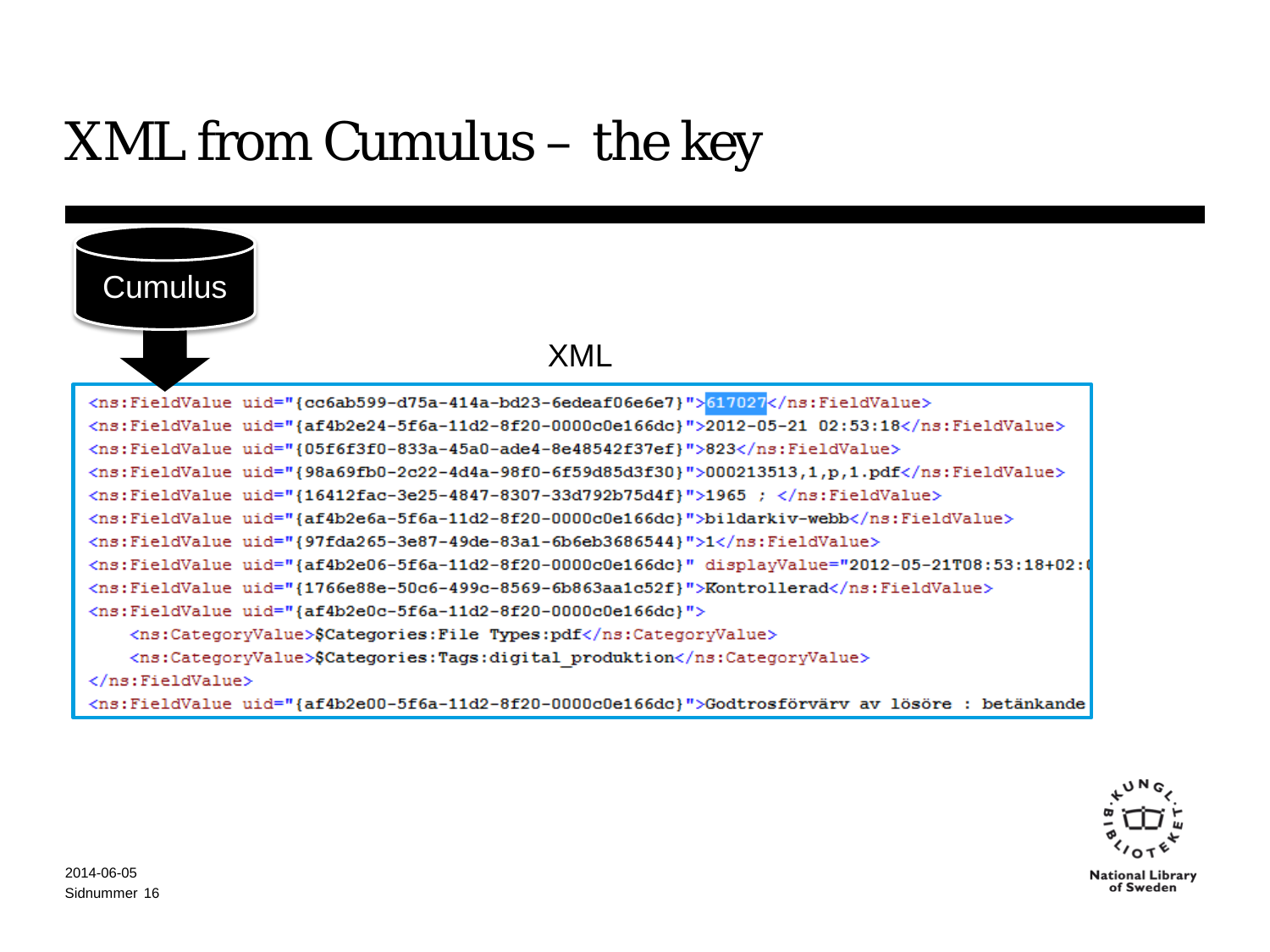### The components

- 1. Load file for the LIBRIS union catalogue and Regina (local system)
- 2. URN resolver source file
- 3. HTML "landing-pages"
- + presentation pages

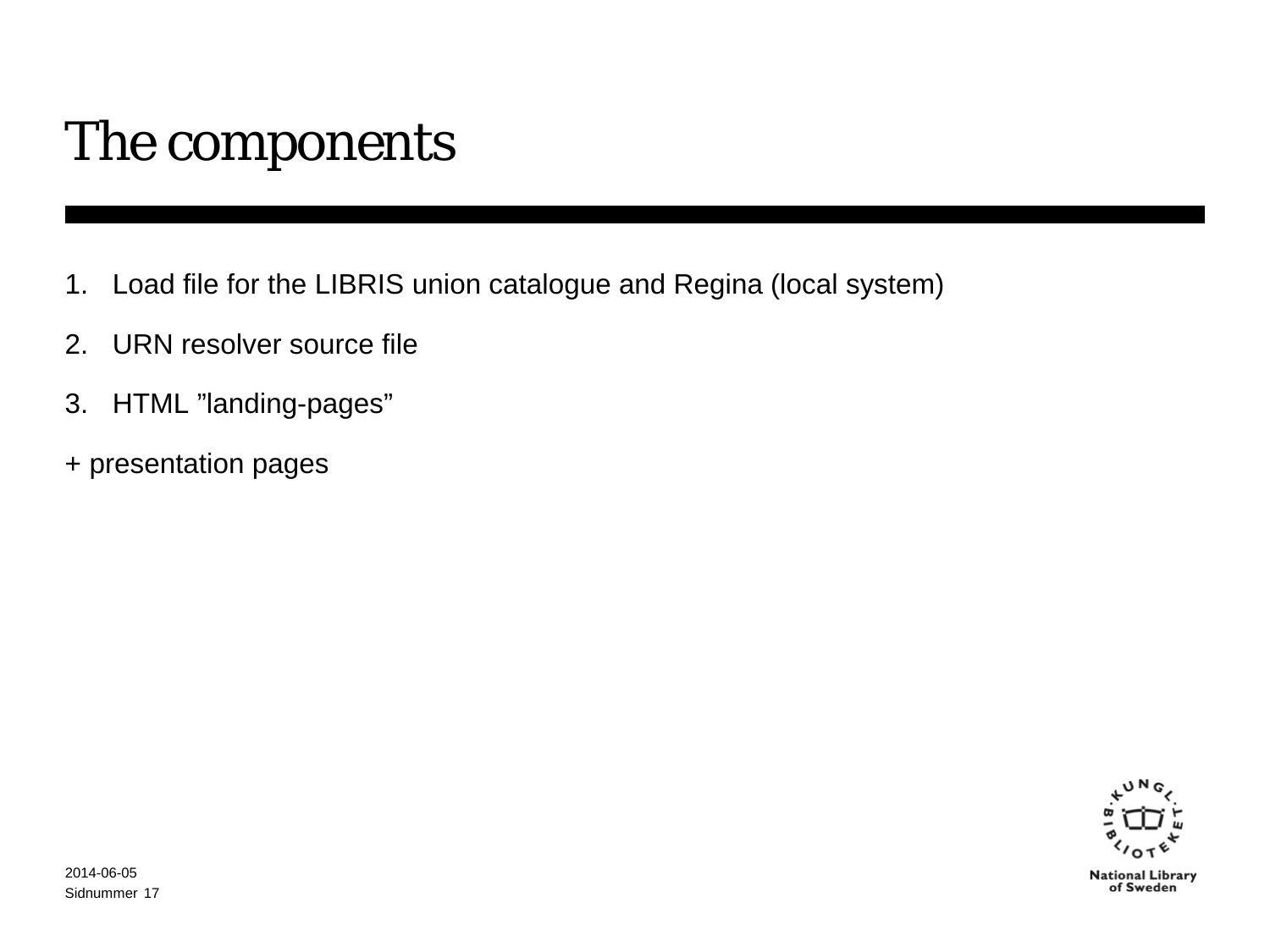# 1) Load file to LIBRIS

### XML from Cumulus (printed record)

<ns:FieldValue uid="{cc6ab599-d75a-414a-bd23-6edeaf06e6e7}">8420586</ns:FieldValue> <ns:FieldValue uid="{94fdb48c-a738-4c91-8720-b4a2d03632f4}">urn-nbn-se-kb-digark-1892038.pdf</ns:FieldValue> <ns:FieldValue uid="{cae4cf46-e8dd-49be-8b78-b067f531fa3f}">Vardagstryck Affärstryck 1800-tal 8:o</ns:FieldValue> <ns:FieldValue uid="{98a69fb0-2c22-4d4a-98f0-6f59d85d3f30}">001918906,2600008,p,1,,o18uu.pdf</ns:FieldValue>



### Load file

8420586 ; http://urn.kb.se/resolve?urn=urn:nbn:se:kb:vardagstryck-8420586 ; http://weburn.kb.se/tumnaglar/06/001918906,2600008,i,1,,o18uu.jpg

### MARC for the digitised record

856 4 0 u http://urn.kb.se/resolve?urn=urn:nbn:se:kb:vardagstryck-8420586 x digiwork z Fritt tillgänglig via Kungl. biblioteket

856 4 2 u http://weburn.kb.se/tumnaglar/06/001918906,2600008,i,1,,o18uu.jpg z Titelsida x digipic

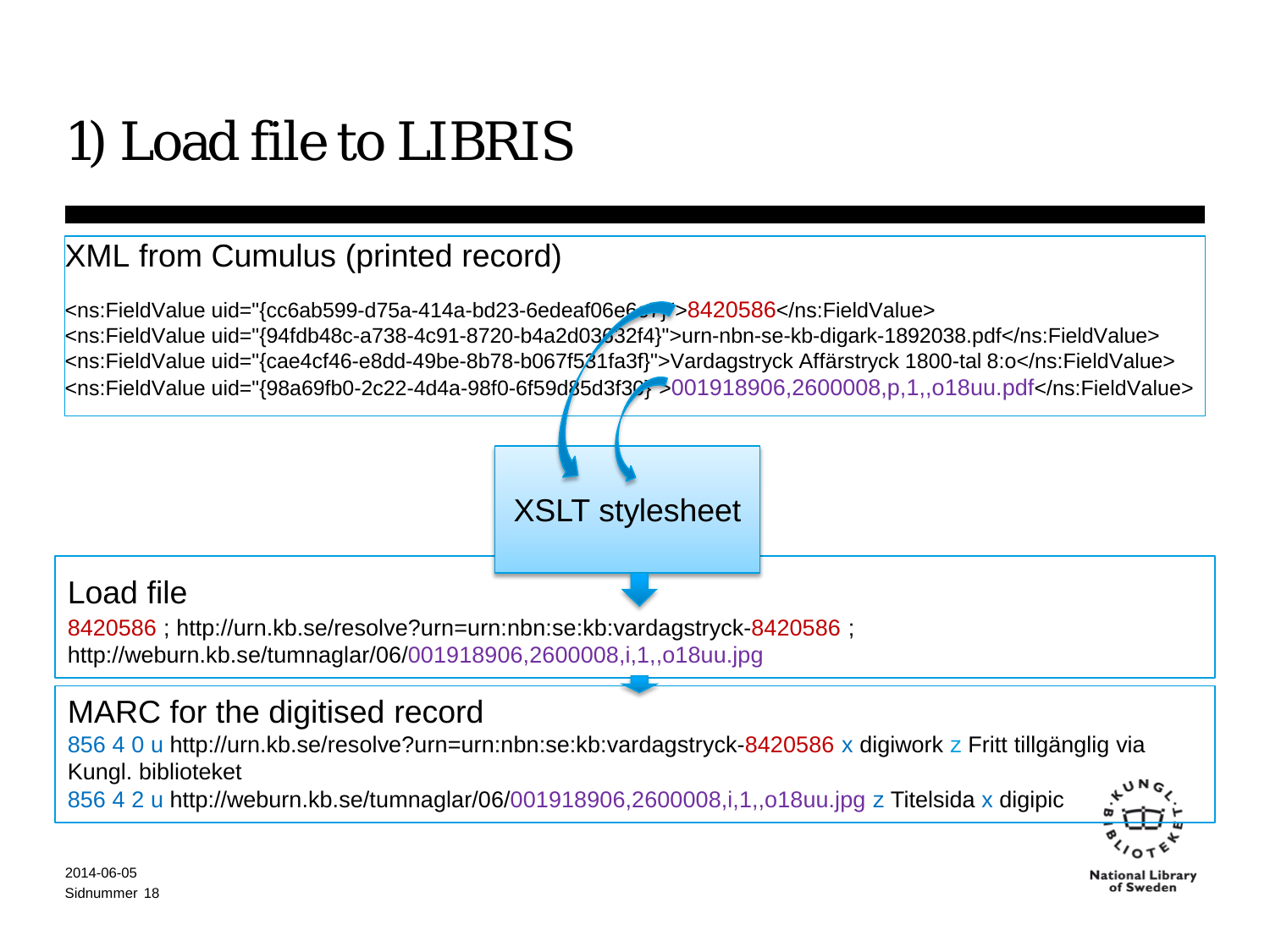# 2) URN source file

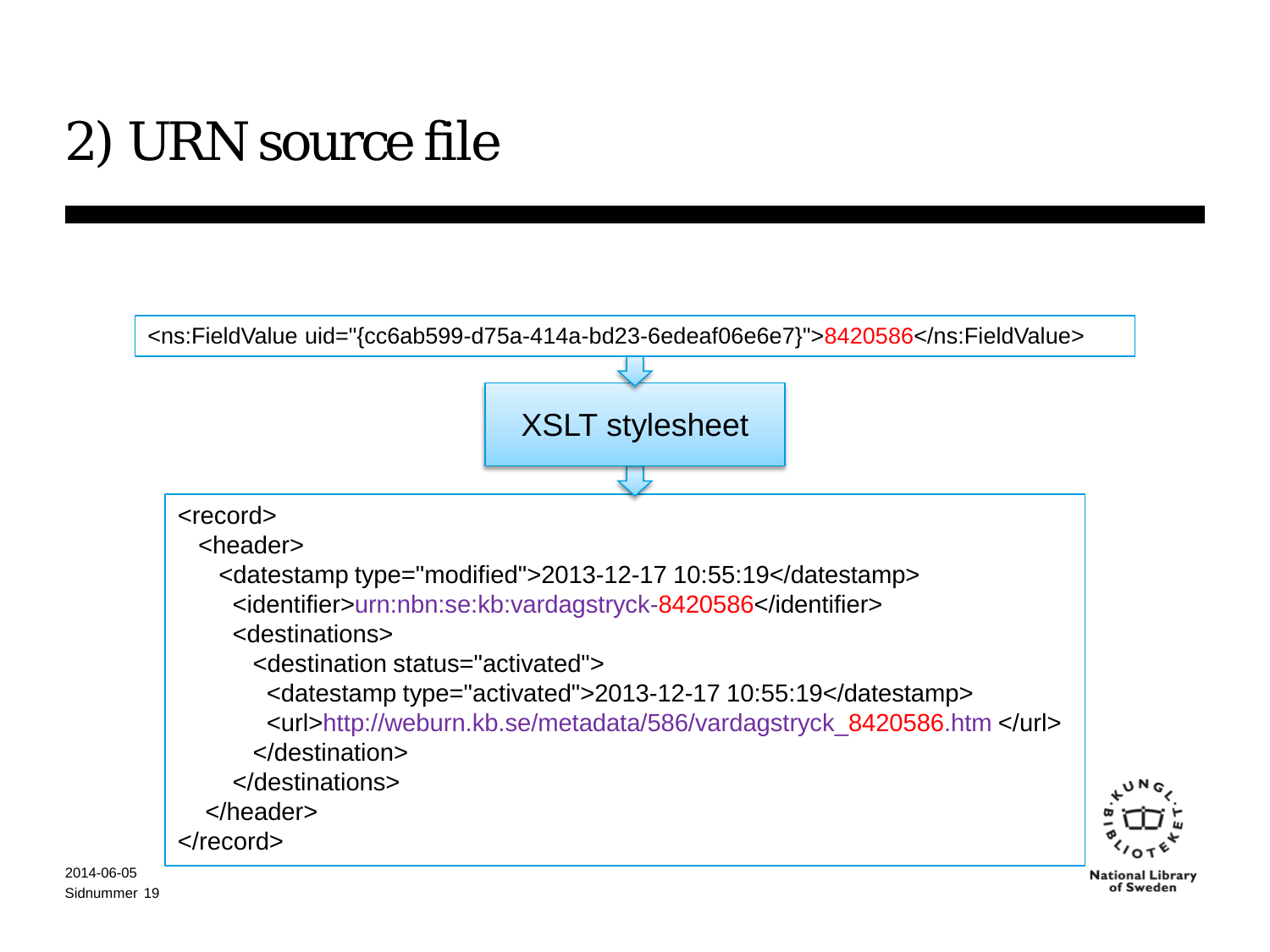# 2) URN source file

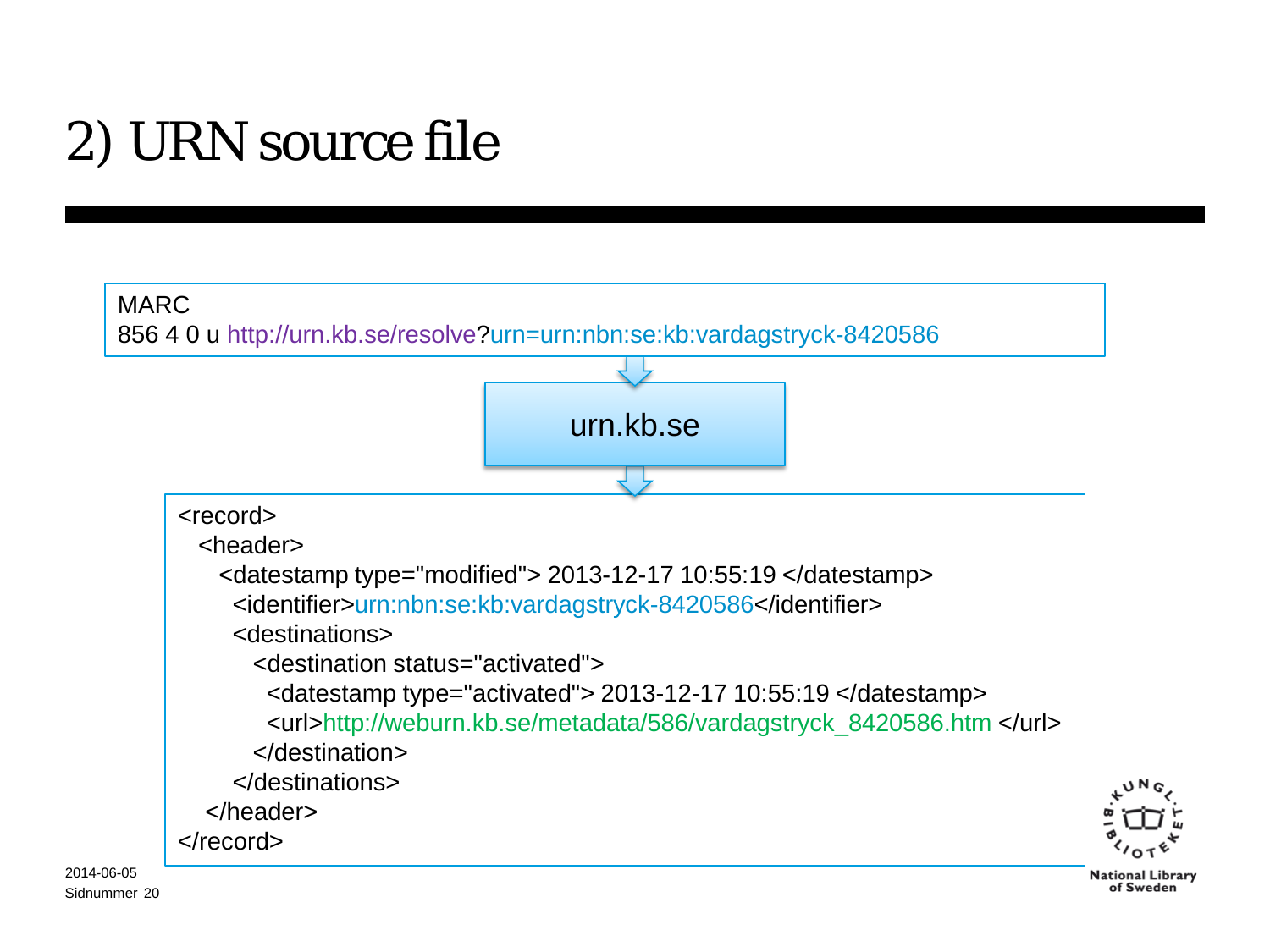# 3) HTML landing pages



Sidnummer 21 2014-06-05

**National Library** of Sweden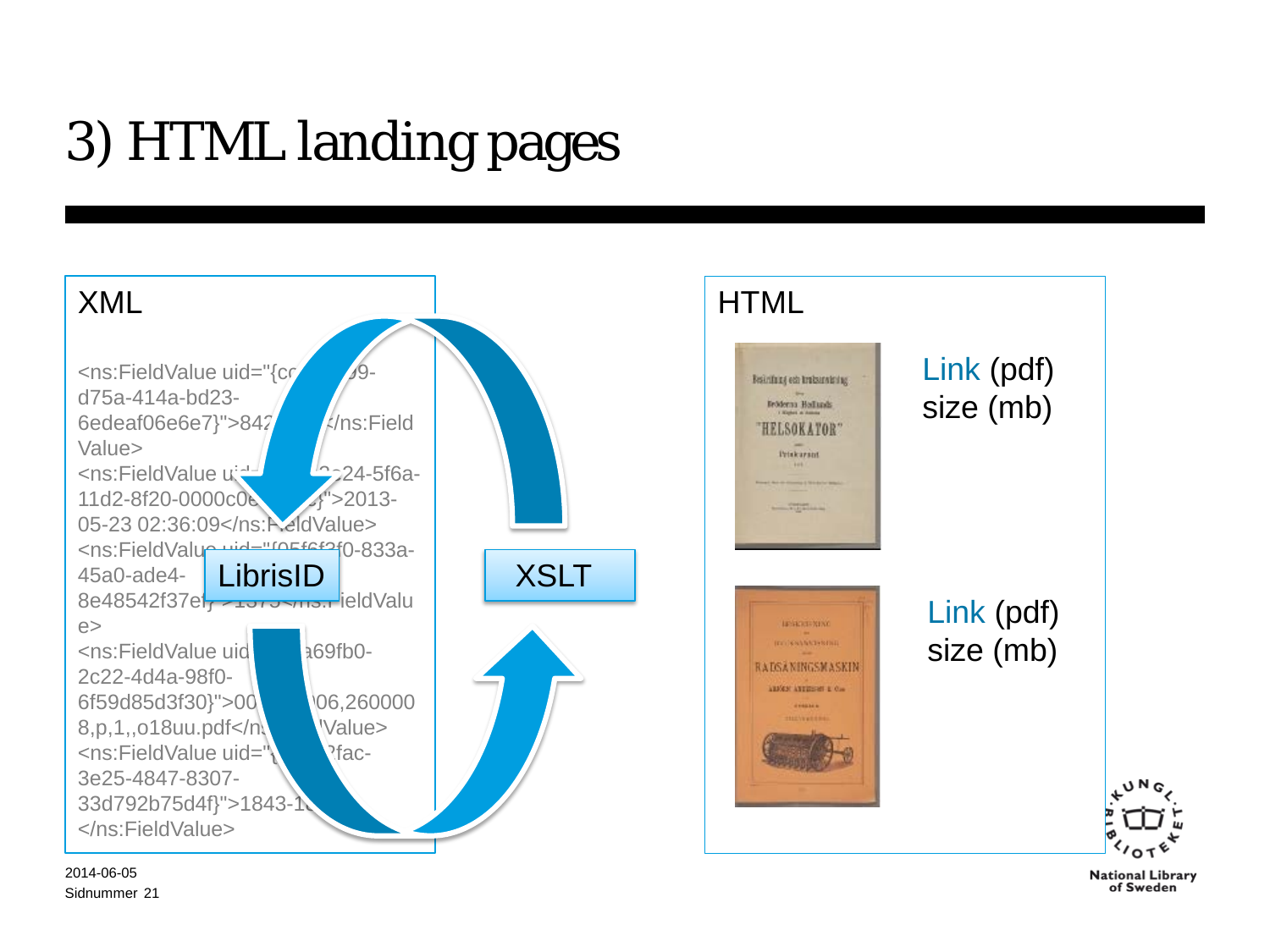### Move files



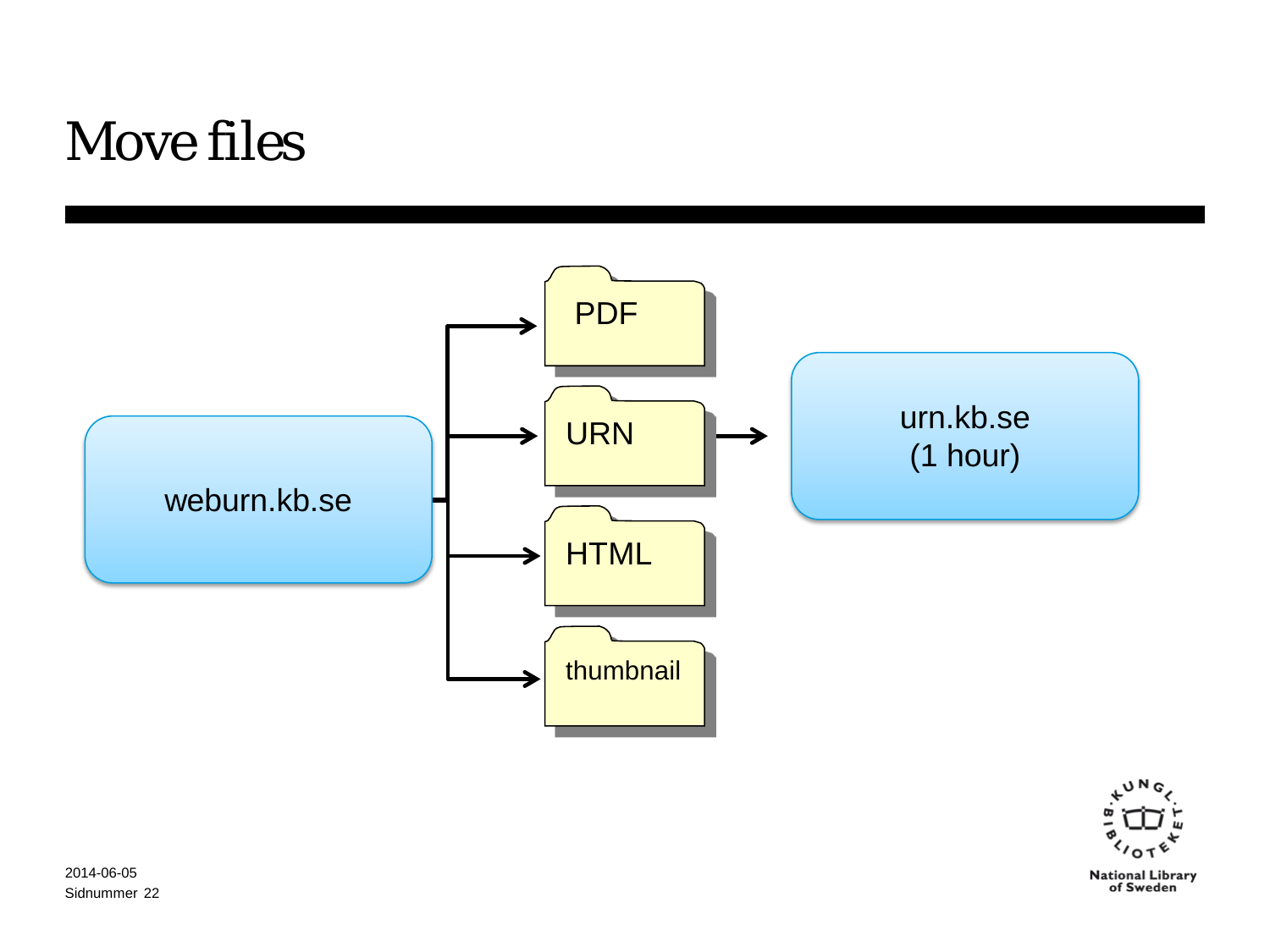

of Sweden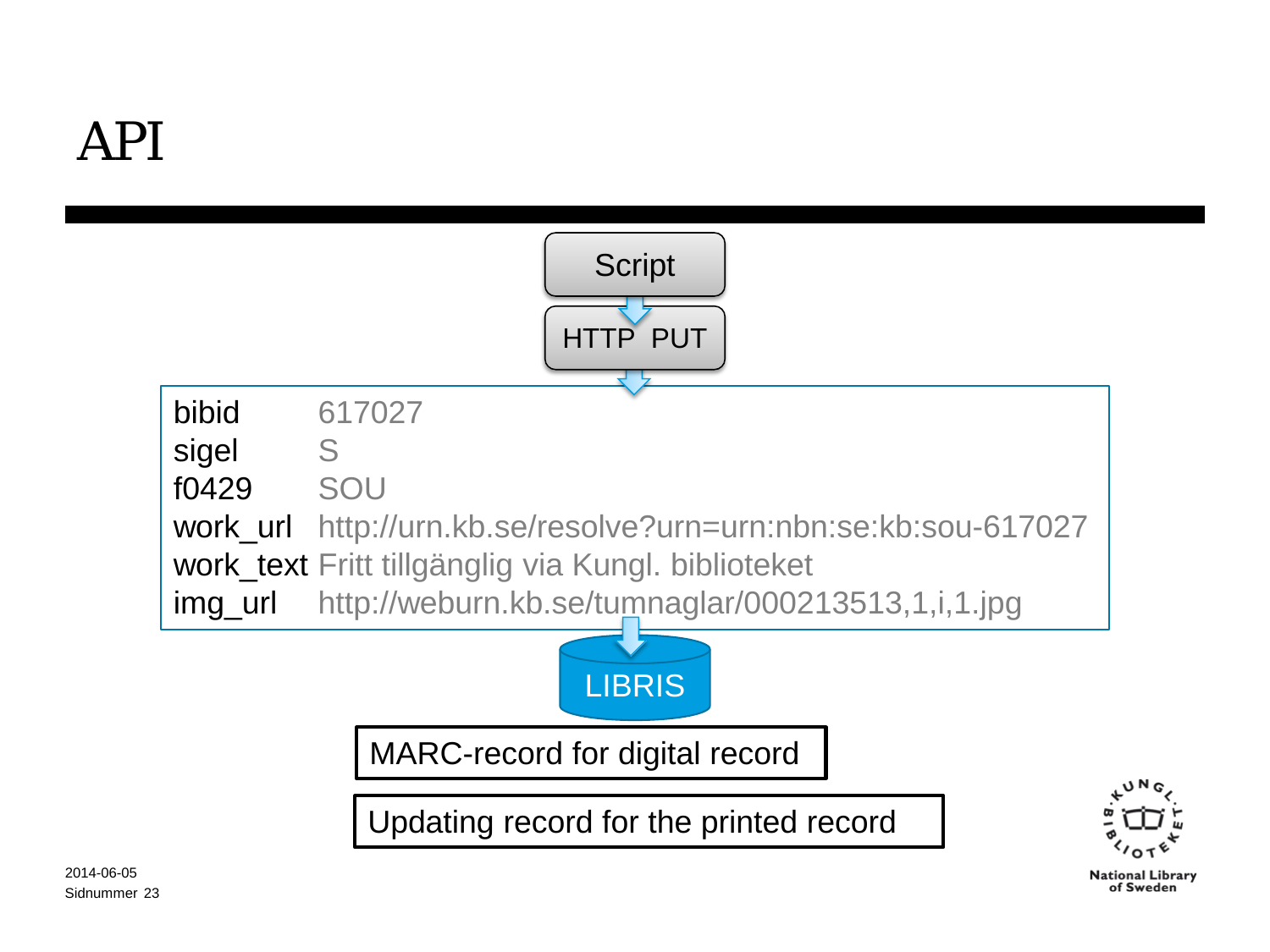### testfile.txt

| 001 040 042 | 856 #u                                                                                                                                                  | $856 \; \text{\#z}$ | 856 #u |
|-------------|---------------------------------------------------------------------------------------------------------------------------------------------------------|---------------------|--------|
|             | 12215954 S SOU http://urn.kb.se/resolve?urn=urn:nbn:se:kb:sou-1215954 Fritt tillgängligt via internet http://weburn.kb.se/tumnaglar/001337707,1,i,1.jpg |                     |        |
|             | 8231676 S SOU http://urn.kb.se/resolve?urn=urn:nbn:se:kb:sou-8231676 Fritt tillgängligt via internet http://weburn.kb.se/tumnaglar/003169133,1,i,1.jpg  |                     |        |
|             | 1483846 S SOU http://urn.kb.se/resolve?urn=urn:nbn:se:kb:sou-1483846 Fritt tillgängligt via internet http://weburn.kb.se/tumnaglar/003031882,1,i,1.jpg  |                     |        |

### Send the file via cURL or a script eg. Python.

| \Users\andblo\mystuff> python .\libris.py |                      |  |  |  |
|-------------------------------------------|----------------------|--|--|--|
|                                           |                      |  |  |  |
|                                           |                      |  |  |  |
| B12319534                                 | <b>DIGI UPDATED</b>  |  |  |  |
|                                           |                      |  |  |  |
| B12319538                                 | <b>DIGI CREATED</b>  |  |  |  |
|                                           |                      |  |  |  |
| M31169859                                 | <b>MFHD CREATED</b>  |  |  |  |
| B8231676                                  | <b>PRINT UPDATED</b> |  |  |  |
|                                           |                      |  |  |  |
| B12319539                                 | <b>DIGI CREATED</b>  |  |  |  |
| M31169860                                 | <b>MFHD CREATED</b>  |  |  |  |
|                                           |                      |  |  |  |
| B1483846                                  | <b>PRINT UPDATED</b> |  |  |  |
|                                           |                      |  |  |  |